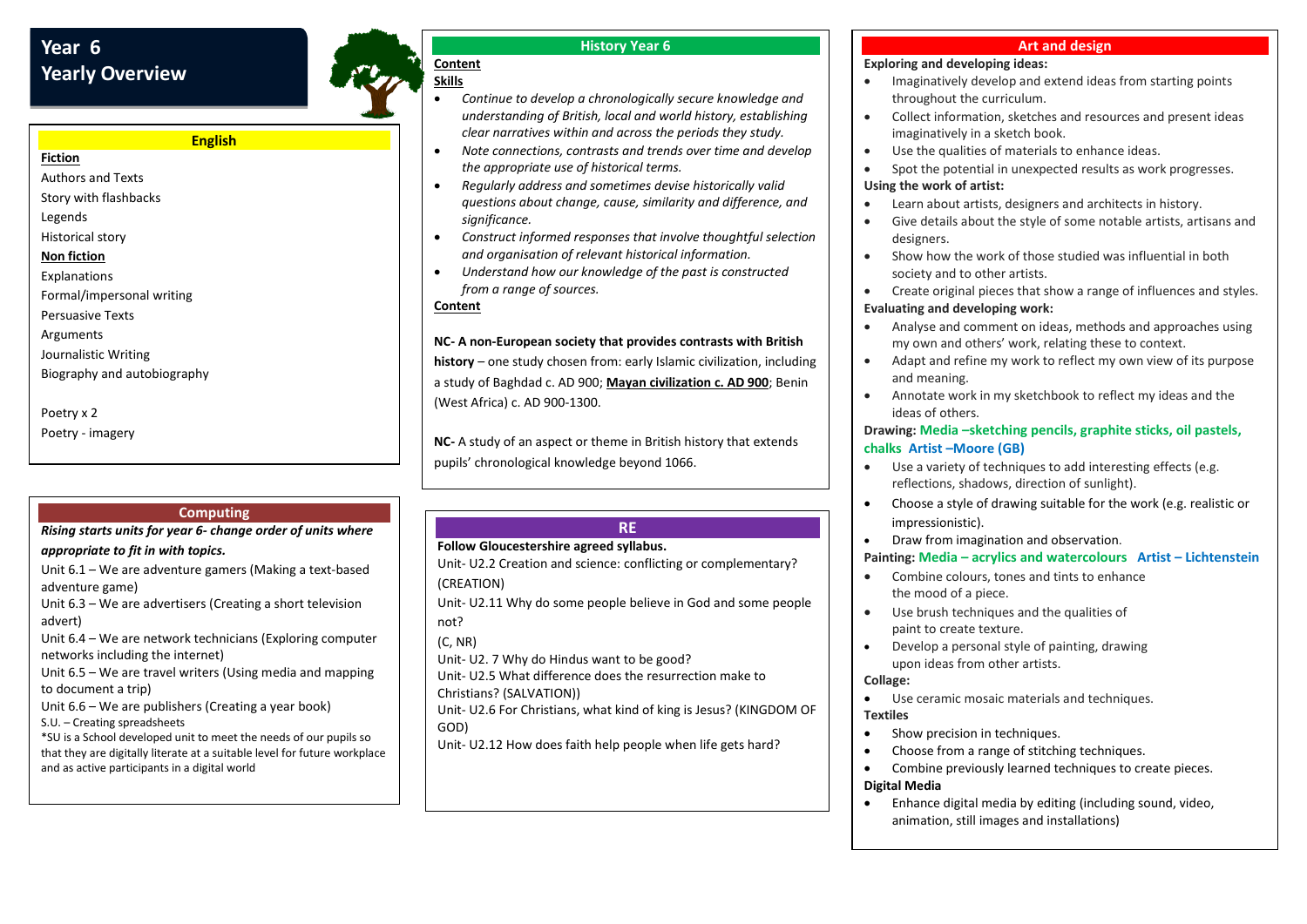#### **Science**

#### **To work scientifically (LO in bold must be covered and clearly taught)**

- planning different types of scientific enquiries to answer questions, including recognising and controlling variables where necessary
- taking measurements, using a range of scientific equipment, with increasing accuracy and precision, taking repeat readings when appropriate
- recording data and results of increasing complexity using scientific diagrams and labels, classification keys, tables, scatter graphs, bar and line graphs
- **using test results to make predictions to set up further comparative and fair tests**
- **reporting and presenting findings from enquiries, including conclusions, causal relationships and explanations of and degree of trust in results, in oral and written forms such as displays and other presentations**
- **identifying scientific evidence that has been used to support or refute ideas or arguments.**

#### **Living Things and their habitats**

- describe how living things are classified into broad groups according to common observable characteristics and based on similarities and differences, including micro-organisms, plants and animals
- give reasons for classifying plants and animals based on specific characteristics.

#### **Animals, including humans**

- identify and name the main parts of the human circulatory system, and describe the functions of the heart, blood vessels and blood
- recognise the impact of diet, exercise, drugs and lifestyle on the way their bodies function
- describe the ways in which nutrients and water are transported within animals, including humans.

#### **Evolution and inheritance**

- recognise that living things have changed over time and that fossils provide information about living things that inhabited the Earth millions of years ago
- recognise that living things produce offspring of the same kind, but normally offspring vary and are not identical to their parents
- identify how animals and plants are adapted to suit their environment in different ways and that adaptation may lead to evolution.

#### **Light**

- recognise that light appears to travel in straight lines
- use the idea that light travels in straight lines to explain that objects are seen because they give out or reflect light into the eye
- explain that we see things because light travels from light sources to our eyes or from light sources to objects and then to our eyes
- use the idea that light travels in straight lines to explain why shadows have the same shape as the objects that cast them.

#### **Electricity**

- associate the brightness of a lamp or the volume of a buzzer with the number and voltage of cells used in the circuit
- compare and give reasons for variations in how components function, including the brightness of bulbs, the loudness of buzzers and the on/off position of switches
- use recognised symbols when representing a simple circuit in a diagram.

# **Design Technology**

#### *(Each year group will cover 3 DT units per year.)* **Design**

- use research and develop design criteria to inform the design of innovative, functional, appealing products that are fit for purpose, aimed at particular individuals or groups
- generate, develop, model and communicate their ideas through discussion, annotated sketches, crosssectional and exploded diagrams, prototypes, pattern pieces and computeraided design

#### **Make**

- select from and use a wider range of tools and equipment to perform practical tasks [for example, cutting, shaping, joining and finishing], accurately
- select from and use a wider range of materials and components, including construction materials, textiles and ingredients, according to their functional properties and aesthetic qualities

#### **Evaluate**

- investigate and analyse a range of existing products
- evaluate their ideas and products against their own design criteria and consider the views of others to improve their work
- understand how key events and individuals in design and technology have helped shape the world

#### **Technical knowledge**

• apply their understanding of how to strengthen, stiffen and reinforce more complex structures

#### **Cooking and nutrition**

- understand and apply the principles of a healthy and varied diet
- prepare and cook a variety of predominantly savoury dishes using a range of cooking techniques
- understand seasonality, and know where and how a variety of ingredients are grown, reared, caught and processed.

#### **Languages**

- Classroom routines Recap clothes + opinions Recap family + adjectives
- Recap être + occupations Playing games Christmas
- Describing your home/dream house
- Dictionary skills Prepositions Asking questions Easter
- Days of week + aller Accommodation Transport
- Going on holiday presenting information

# **Music**

#### **Music express – scheme**  Unit 1- step dance performance Unit 2- song cycle performance Unit 3- street dance performance Unit 4- mini musical performance Unit 5- awards show performance Unit 6- leavers' assembly performance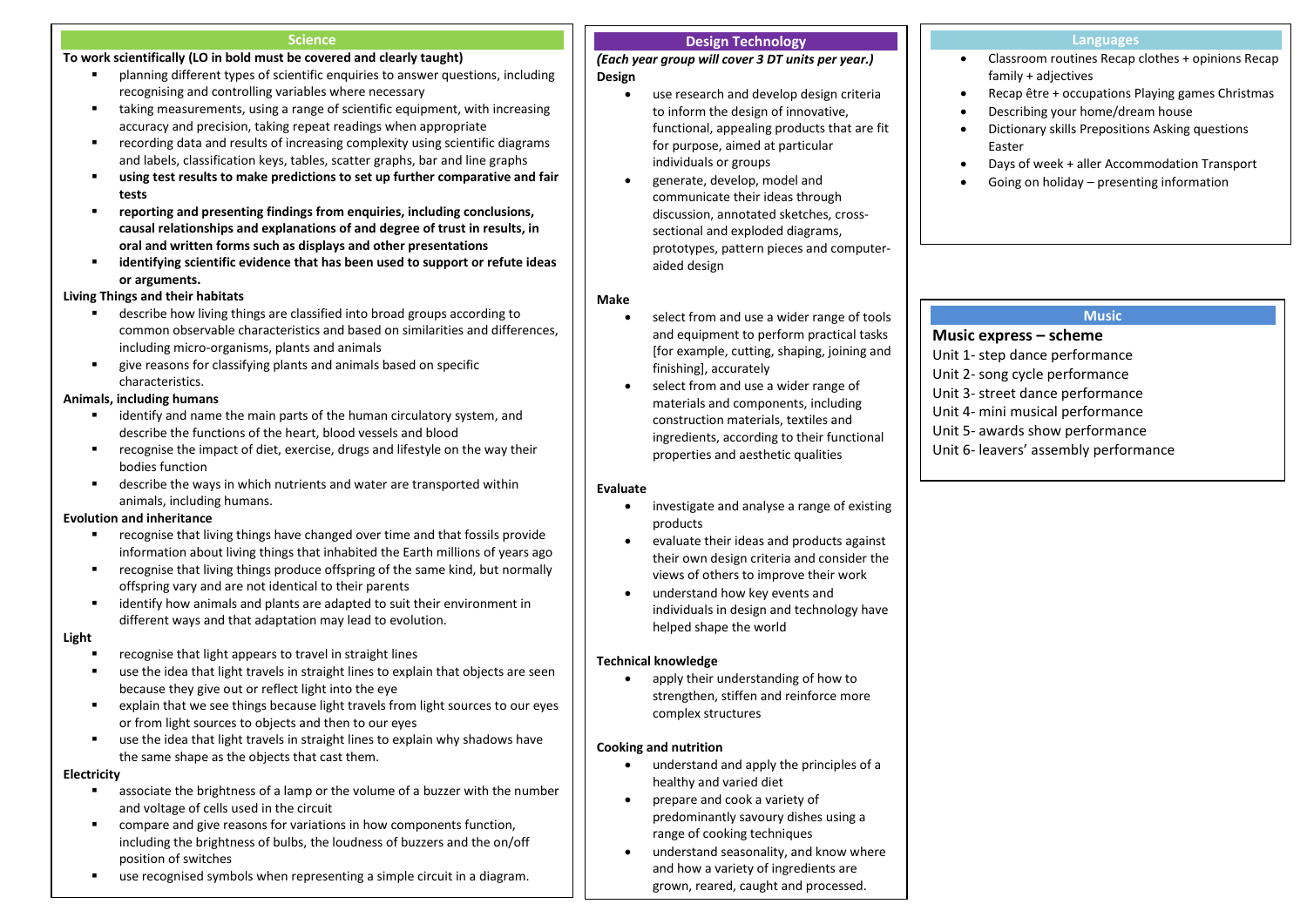| <b>PSHCE (PINK Curriculum)</b>     |                                                 |                                                              |                                   | <b>Physical education</b>                                                                                                        |
|------------------------------------|-------------------------------------------------|--------------------------------------------------------------|-----------------------------------|----------------------------------------------------------------------------------------------------------------------------------|
| <b>Health and Wellbeing &gt;</b>   | <b>Relationships &gt; Healthy Relationships</b> | Living in the Wider World >                                  | Living in the Wider World >       | Lancaster scheme of work. (LSOW)                                                                                                 |
| <b>Healthy Lifestyles</b>          | Solve the friendship problem                    | Rules, Rights and                                            | <b>Caring for the Environment</b> | NC - they should enjoy communicating, collaborating and                                                                          |
| <b>Five Ways to Wellbeing</b>      | Working together                                | <b>Responsibilities</b>                                      | Project Pitch (parts 1 & 2)       | competing with each other.                                                                                                       |
| project                            |                                                 | Captain Coram 1 - Gin Lane:<br>children's rights in the 18th | Community art                     | -they should develop an understanding of how to improve in<br>different physical activities and sports and learn how to evaluate |
| <b>I look great!</b>               | Let's negotiate                                 | century                                                      |                                   | and recognise their own success.                                                                                                 |
|                                    | <b>Behave yourself</b>                          |                                                              | <b>Action stations!</b>           | -use running, jumping, throwing and catching in isolation and in                                                                 |
| We have more in common<br>than not |                                                 | Captain Coram 2 - Thomas                                     | <b>Happy shoppers</b>             | combination                                                                                                                      |
|                                    | <b>Assertiveness skills (formerly Behave</b>    | Coram and the Foundling                                      |                                   | -play competitive games, modified where -appropriate [for                                                                        |
| <b>Health and Wellbeing &gt;</b>   | yourself - 2)                                   | Hospital                                                     | Living in the Wider World >       | example, badminton, basketball, cricket, football, hockey, netball,                                                              |
| <b>Keeping Safe</b>                | Don't force me                                  | Captain Coram 3 - Funds for                                  | <b>Money</b><br>What's it worth?  | rounders and tennis], and apply basic principles suitable for                                                                    |
| It's a puzzle                      |                                                 | Foundlings: 18th century                                     |                                   | attacking and defending                                                                                                          |
| <b>Rat Park</b>                    | Acting appropriately                            | artists raise money for the 1st                              | Jobs and taxes                    | -compare their performances with previous ones and demonstrate                                                                   |
|                                    | <b>Relationships &gt; Feelings and</b>          | children's charity                                           |                                   | improvement to achieve their personal best.<br>Games:                                                                            |
| What sort of drug is?              | <b>Emotions</b>                                 | Captain Coram 4 - Hetty                                      |                                   | Invasion Games (hockey, rugby, football - LSOW)                                                                                  |
| Think before you click!            | Dear Ash                                        | Feather, fictional foundling:                                |                                   | Net / wall (Tennis / Badminton-LSOW)                                                                                             |
|                                    |                                                 | children's rights in the 19th                                |                                   | Striking and Fielding (cricket and rounders - LSOW)                                                                              |
| <b>Traffic lights</b>              | Dan's day                                       | century                                                      |                                   | Athletics (cycle B LSOW)                                                                                                         |
| What's the risk? (1)               | <b>Relationships &gt; Valuing Difference</b>    | Captain Coram 5 - Life for                                   |                                   |                                                                                                                                  |
|                                    | <b>Advertising friendships!</b>                 | Foundlings in the 20th century                               |                                   | NC - develop flexibility, strength, technique, control and balance                                                               |
| Drugs: it's the law!               | <b>Respecting differences</b>                   |                                                              |                                   | [for example, through athletics and gymnastics]                                                                                  |
| Alcohol: what is normal?           |                                                 | Captain Coram 6 - Coram                                      |                                   | -compare their performances with previous ones and demonstrate<br>improvement to achieve their personal best.                    |
|                                    | OK to be different                              | today: children's rights in the                              |                                   | <b>Gymnastics:</b>                                                                                                               |
| Joe's story (part 1)               |                                                 | 21st century                                                 |                                   | Progression 1-3                                                                                                                  |
| Joe's story (part 2)               |                                                 | Our recommendations                                          |                                   | Progression 4-6                                                                                                                  |
|                                    |                                                 |                                                              |                                   | Progression 7-10                                                                                                                 |
| What's the risk? (2)               |                                                 | Two sides to every story                                     |                                   |                                                                                                                                  |
| To share or not to share?          |                                                 | <b>Fakebook friends</b>                                      |                                   | NC - perform dances using a range of movement patterns                                                                           |
|                                    |                                                 |                                                              |                                   | -compare their performances with previous ones and demonstrate                                                                   |
| Pressure online                    |                                                 | Tolerance and respect for                                    |                                   | improvement to achieve their personal best.<br>Dance                                                                             |
|                                    |                                                 | others                                                       |                                   | I lse the objectives and progression of skills in scheme                                                                         |

 Use the objectives and progression of skills in scheme but use your own topic as a stimulus for the dance. (3 units following progressions 1-6 from LSOW for year 6.)

*NC- take part in outdoor and adventurous activity challenges both individually and within a team.* 

#### **OAA**

**Progressions 1-7** 

*NC - develop flexibility, strength, technique, control and balance [for example, through athletics and gymnastics]* 

# **Athletics**

**Progressions 1-6**